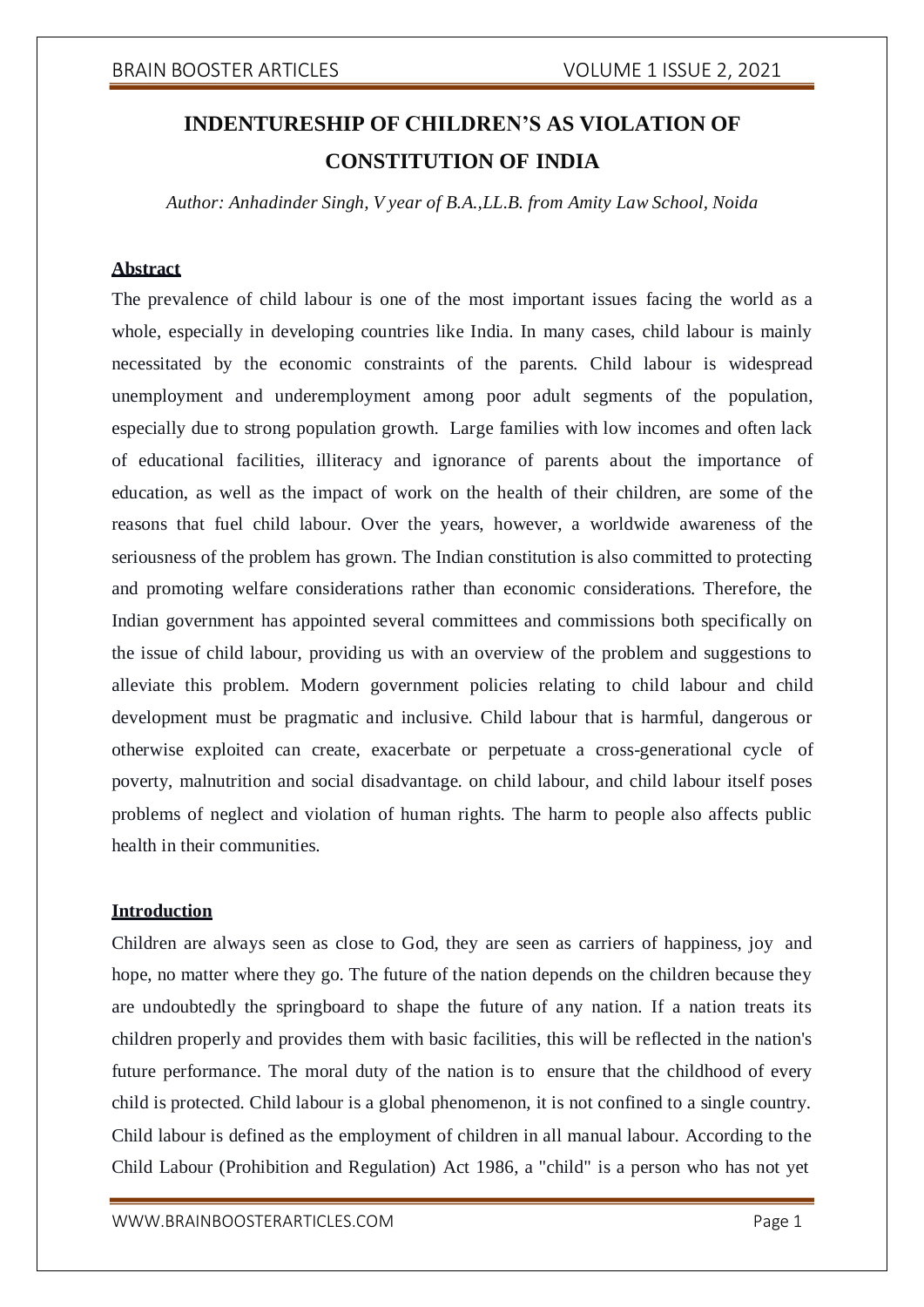reached the age of 14. At this tender age when a child is expected to grow up, take full advantage of his childhood, seek an education, acquire a strong system of values, be forced to work and earn a living for himself and his family. This not only affects his physical and mental development but also places a very heavy responsibility on the child to provide for his family. It is frequently observed that children are forced to become workers due to some difficulties such as lack of strong financial support, lack of food, clothing, shelter, livelihood, etc.

The International Labour Organization [ILO] defines child labour as work that not only affects their childhood but does not allow children to attend school regularly or have an adequate education. Child labour also robs children of their dignity, potential and childhood. Child laborers under the age of 14 are unable to develop mentally, socially, physically or morally.

A different definition of child labour is given by the United Nations Children's Fund [UNICEF]. According to it, a child is considered to be a worker when:

- 1. His age is between 5 and 11 years and
- 2. He exercises at least 1 hour of economic activity or performs at least 28 hours of domestic work in a week.

If the children are between 12 to 14 years of age then either they should be doing at least 14 hours of economic activity or at least 42 hours of domestic work per week to be considered as child labour.

According to the 2001 Indian census, when a child under the age of 17 participates in economic activity with or without compensation, physically, mentally or both. Part-time help or unpaid work on farms, a family business or any other economic activity such as growing and producing milk for sale or home consumption will be included in child labour. Child labour is classified into two groups in India:

- 1. Primary workers: Primary workers are those workers who work for at least a few months or more per year, and
- 2. Marginal child labourers: Marginal child labourers are workers who are less than 6 months a year and work any time of the year.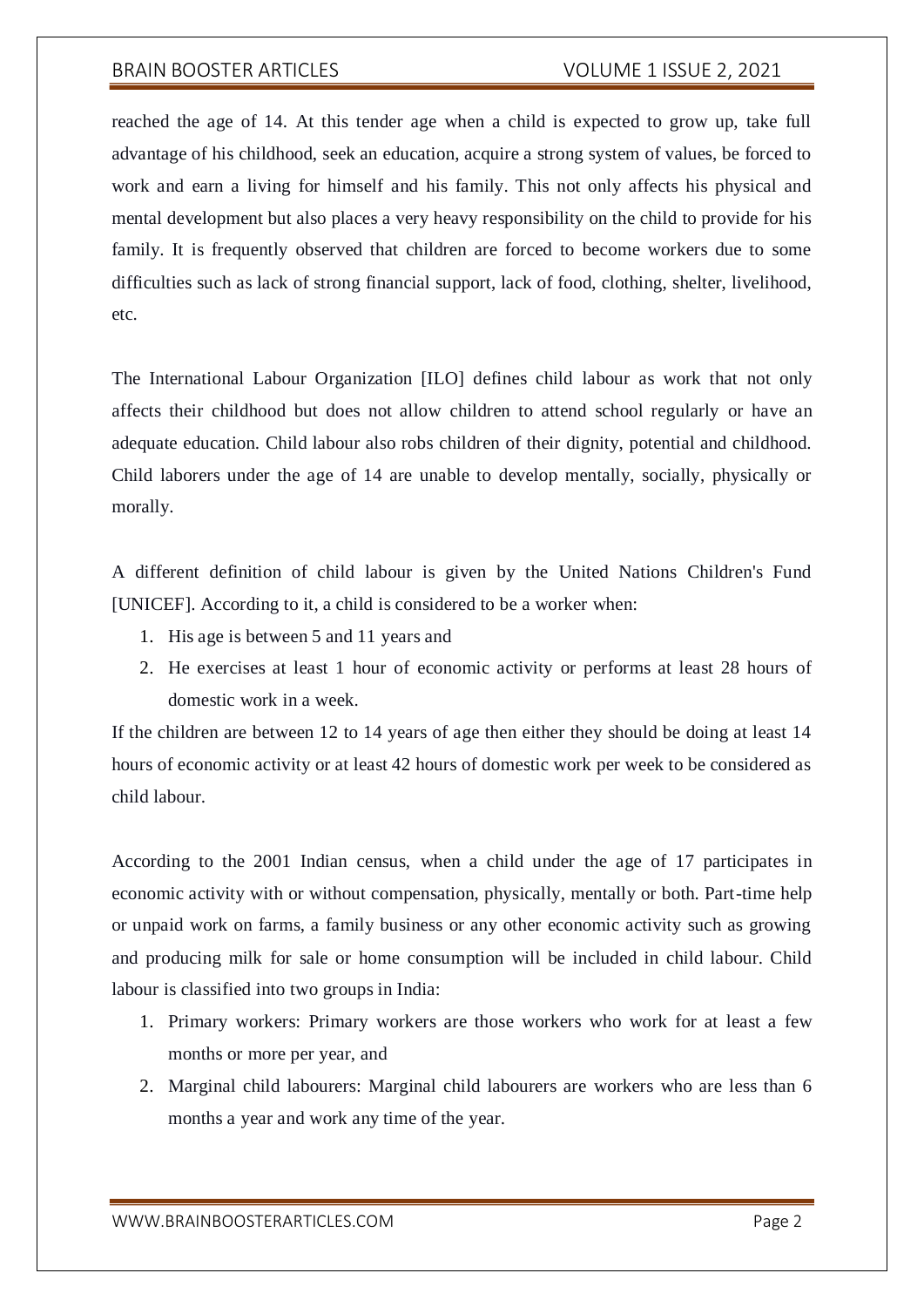# **Child labour issue**

Child labour is a major problem not only in India but in all developing countries as it physically and mentally destroys a child. Due to poverty, child labour has become more prevalent not only in India but around the world. Children are the hope and the future of a nation, which is why it is a social problem. Many laws have been enacted to ban child labour, but they have not been effective in curbing the problem. The2017 statistical report explains that India is one of the top countries in Asia with 33 million children employed in child labour. According to the 2011 census, the total child population was 259.6 million, of which

million work as primary or marginal workers.

# **Causes of child labour**

Poverty, parental illiteracy, the social and economic situation of the family are the main causes of child labour. Lack of awareness of the harmful effects of child labour and the lack of access to basic and quality education, to the cultural values of the family and the surrounding environment of the society in which we live, also increases the rate of child labour. . High rates of unemployment and underemployment also play a vital role in child labour.

### **Causes of child labour in India**

In India, the main causes of child labour are as follows:

- 1. Poverty: Children are seen as a helping hand for their families. In developing countries, it is almost impossible to control children's labour because children must not only provide for themselves but also those of their families and their subsistence. Due to poverty, the rate of unemployment and underemployment is also very high, so parents have to send their children to work with low wages.
- 2. Past debts: Due to their precarious economic situation, people take out loans. But they don't have enough money to repay the loans, so not only do they work day and night to pay off the loans, but they also train their children to work so that the loan can be repaid in advance and easily.
- 3. Professional needs: Some industries require delicate and soft hands rather than rough hands which are required in the bracelet industries. They, therefore, prefer children and not adults for this job.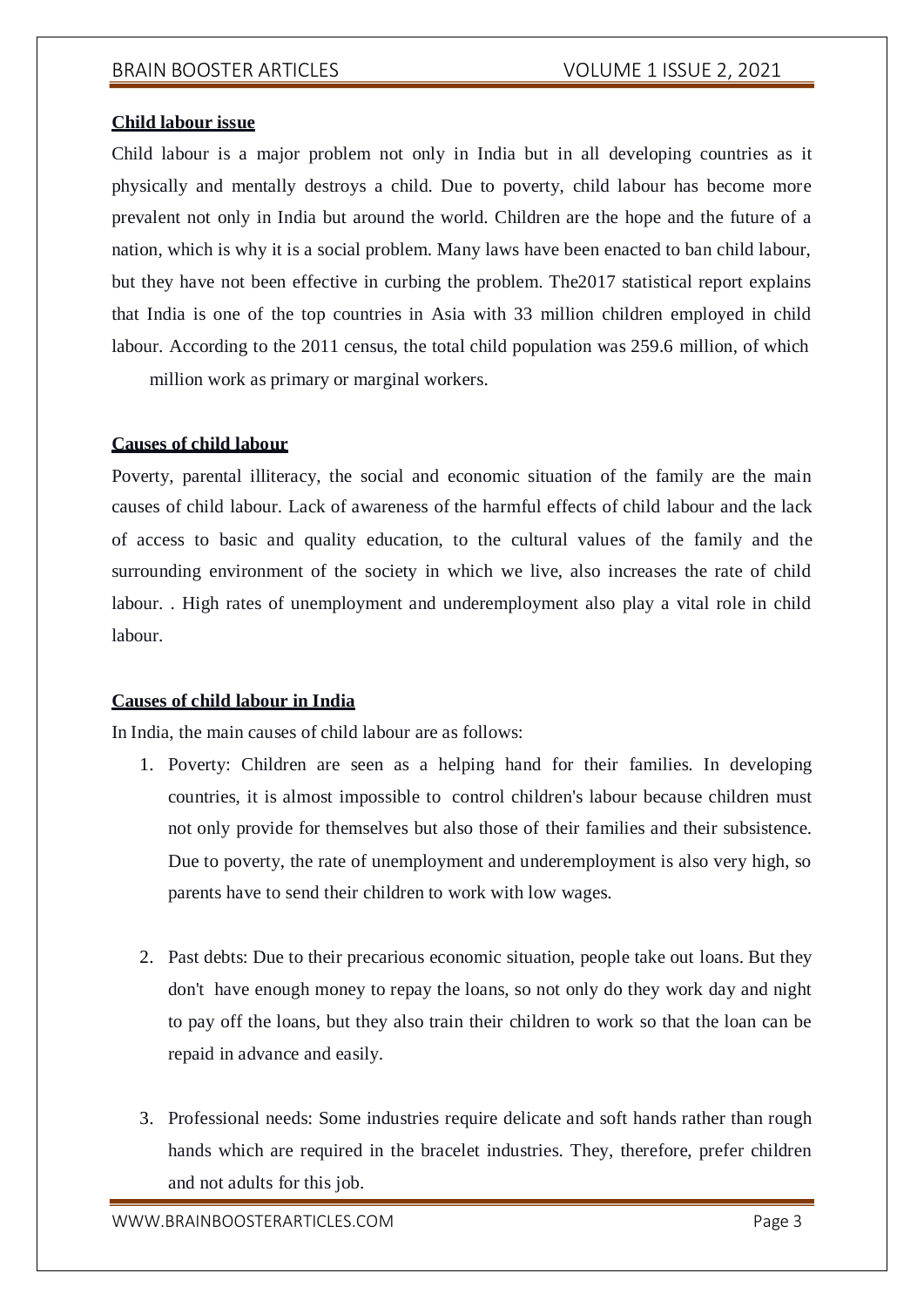- 4. Forced Labour: Children often work long hours in the sun and are deprived of food and water. These children are rarely paid. Bonded labour adds to the large-scale increase in child labour.
- 5. Domestic help: Young children often work for educated families and, despite several laws that violate child labour, they often take in young children so that these children can take care of their homes and children.
- 6. Child sex workers: Often girls who have reached puberty are forced into prostitution instead of the promise that they would have the opportunity to do fascinating occupations.
- 7. Forced begging: Families who cannot provide for themselves force their children to beg in the streets in inhumane conditions. They mutilate their children to get more money from people.

# **Consequences of child labour**

Children are subject to accidents and many other types of hazards in the workplace. These injuries cause them social and economic damage, the effects of which extend throughout their lives. General injuries such as cuts, burns, lacerations, fractures and dizziness are very common. Sexual abuse, sexually transmitted diseases, HIV / AIDS, drugs, alcoholism, sexual exploitation of girls, rape, prostitution are also the consequences of child labour. They also face physical neglect in food, clothing, shelter and medical care. Because of this, they cannot go to school, which deprives them of basic education due to which they have to live in poverty. Emotional neglect is also a consequence of child labour. Children are subjected to physical abuse, including beatings which often result in physical deformity.

# **Consequences of child labour in India**

Child labour largely affects the economic well-being of a country. Child labourers are unable to receive an education and are unable to develop physically, intellectually, emotionally and psychologically. Children are not the same as adults and do not have the strength that adults have and therefore are unable to work longer hours because they are exhausted, which reduces their physical strength, which makes them more prone to disease.

[WWW.BRAINBOOSTERARTICLES.COM](http://www.brainboosterarticles.com/) example a state of the page 4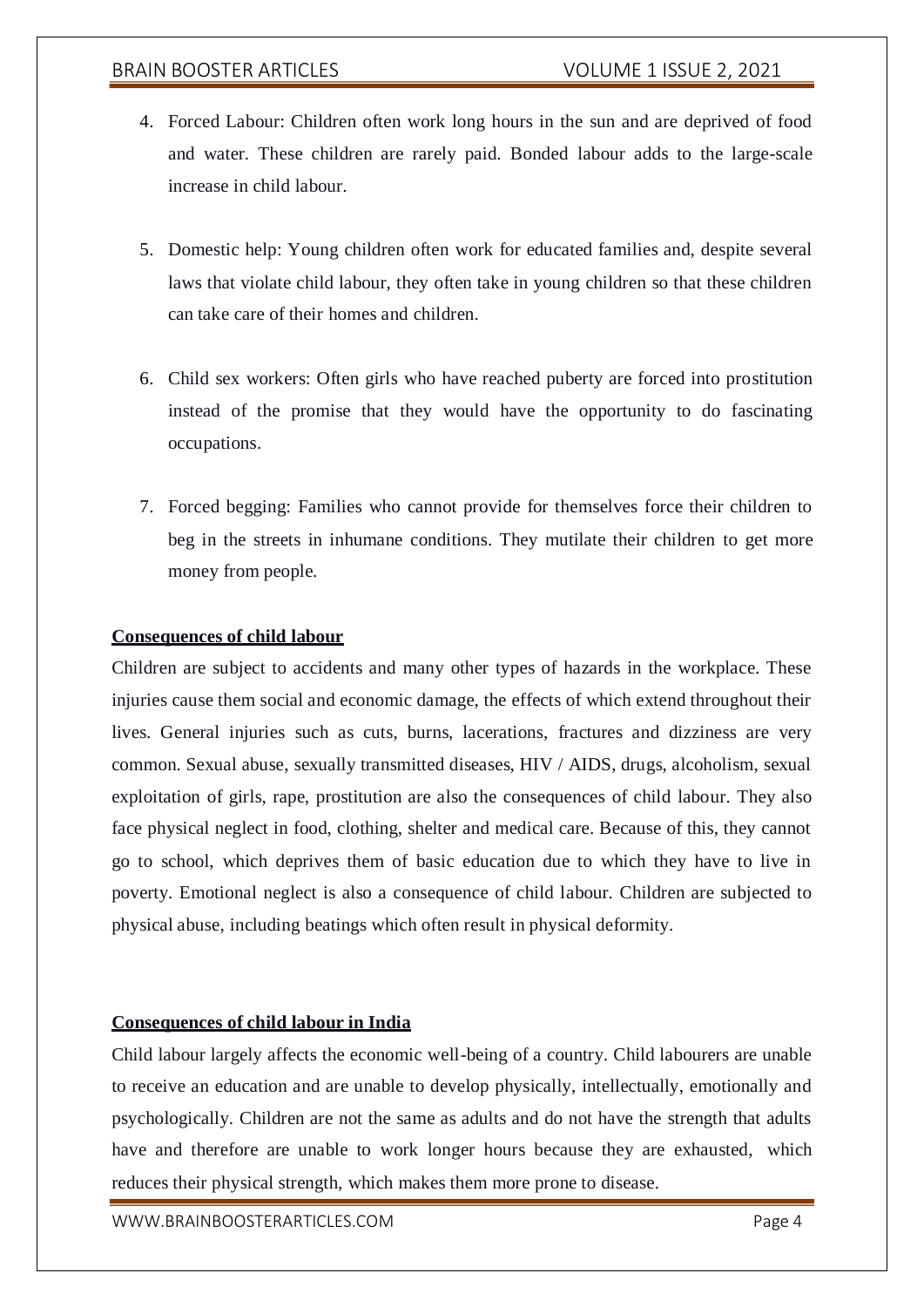For India, child labour has negative long-term effects. A country's economy will only prosper when the country has an educated workforce, skills, technologies, and the younger generation becomes part of the human capital of the future. If child labour continues to a large extent, then there will be a trade-off with the accumulation of human capital. 70% of child labour is employed in agriculture as it requires less skilled labour while other children are employed in heavy industry.

# **Child labour laws in India**

Compared to other countries, child labour in India is more widespread. Of 179 million children, 90 million aged 6 to 14 are employed and out of school. It contributes to 50% of the children in our country who are involved in child labour. Since 1933, various laws have been enacted in India to control child labour. These laws include:

- 1. Minimum Wages Act, 1948: The state government sets the minimum wages that must be provided to workers /workers, including working children. The government sets wages according to the type of work and the category of workers.
- 2. The Plantation Labour Act 1951: this law prohibits the use of children under 12, but a child over 12 can only be employed when the designated doctor issues a certificate of employment. suitability for this child.
- 3. The 1952 Mining Law: This law stipulates that no child should be present on the site of mining work and that no child should be employed for such work.
- 4. The Merchant Shipping Act 1958: Except for a training ship, this law does not allow the use of children under 14 years onboard a ship. In addition, a person under the age of 18 cannot be appointed as a trimmer under this law. They can only be appointed under certain specific conditions mentioned in this law.
- 5. The Apprenticeship Act, 1961: Unless a child reaches the age of 14 and passes the educational level and physical aptitude test, he cannot do a traineeship.
- 6. Indian Factories Act 1948: No child under the age of 14 shall be employed in a factory. Additionally, there are rules a factory must follow if it employs pre-adults aged 1518.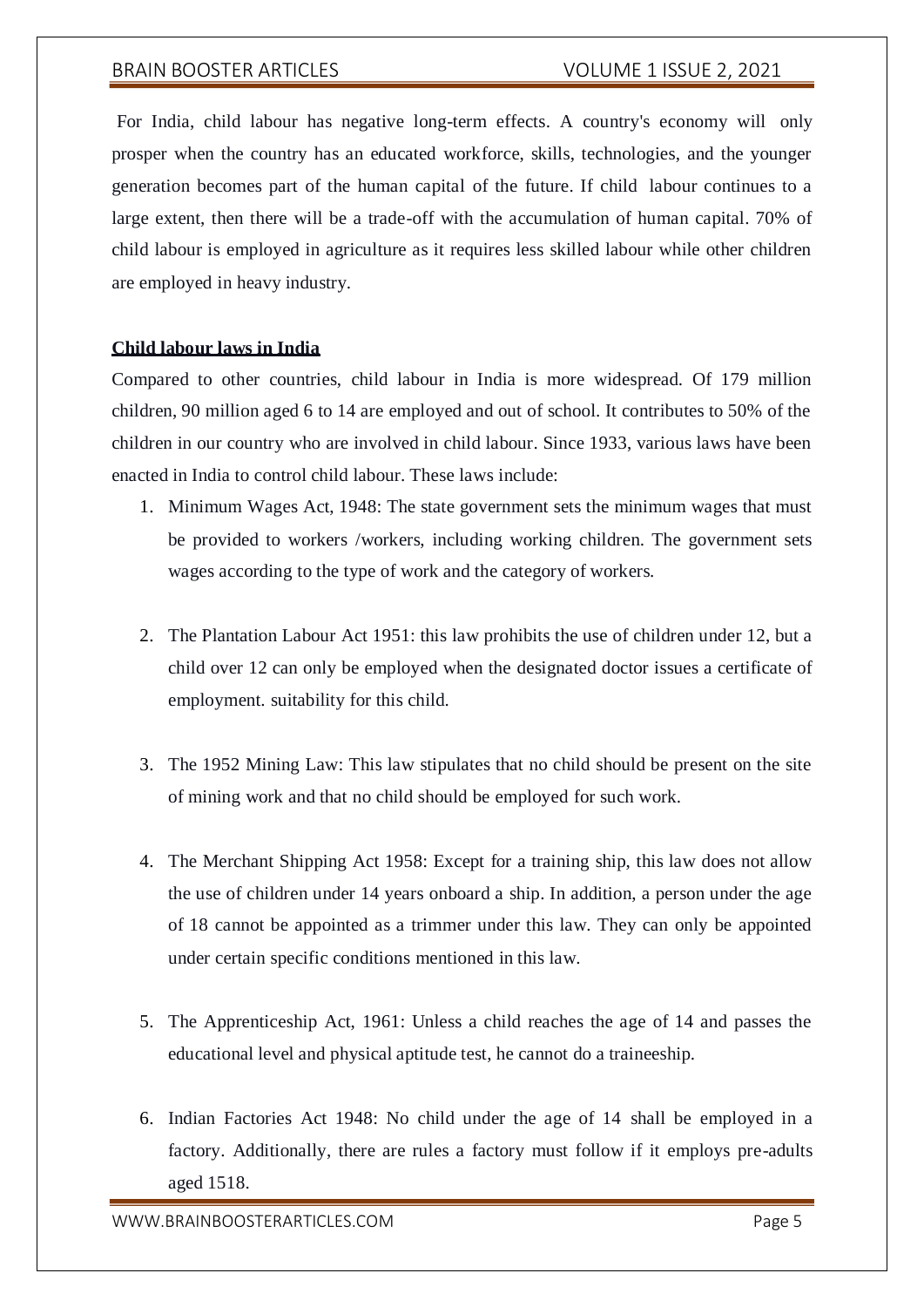- 7. Child Labour (Prohibition and Regulation) Act 1986: No child under the age of 14 shall be employed in hazardous work listed by law. This list is explained later in the article. This list was amended not only in 2006 but also in 2008.
- 8. Juvenile Justice (Care and Protection) Act, 2000: if a person employs a child in hazardous work or uses the child as forced labour, then that person will be punishable under this law.
- 9. Children's Right to free and compulsory education law of 2009: Free and compulsory education should be provided to all children under 14 years of age. To effectively follow this law, 25% of places are reserved in each private school also for children belonging to the disadvantaged group and for disabled children.

10. The other laws are:

- The Children (Work Engagement) Act, 1933.
- The Child Employment Act, 1938.
- The Bombay Stores and Establishments Act, 1948
- Motor Transport Workers Act, 1961.
- Atomic Energy Act, 1962.
- Can and Cigar Workers (Conditions and Regulations) Act, 1986.
- Shop Acts State and Establishments

Children under the age of 14 cannot work in a factory and are expressly provided forby 24 of the Constitution of India and section 67 of the Factories Act, 1948. Free education and mandatory for all children up to the age of 14 is provided by the guiding principle of state policy under Section 45 of the Indiana Constitution.

# **Child labour (Prohibition and Regulation) Amendment Rules, 2017**

In consultation with stakeholders, the Indian government amended the Central ChildLabour (Prohibition and Regulation) Acts, 1986. Detailed rules were provided on prevention, protection, prohibition, rescue and rehabilitation. Working children and adolescents. Guarantees such as hours or working conditions. These guarantees are provided to those who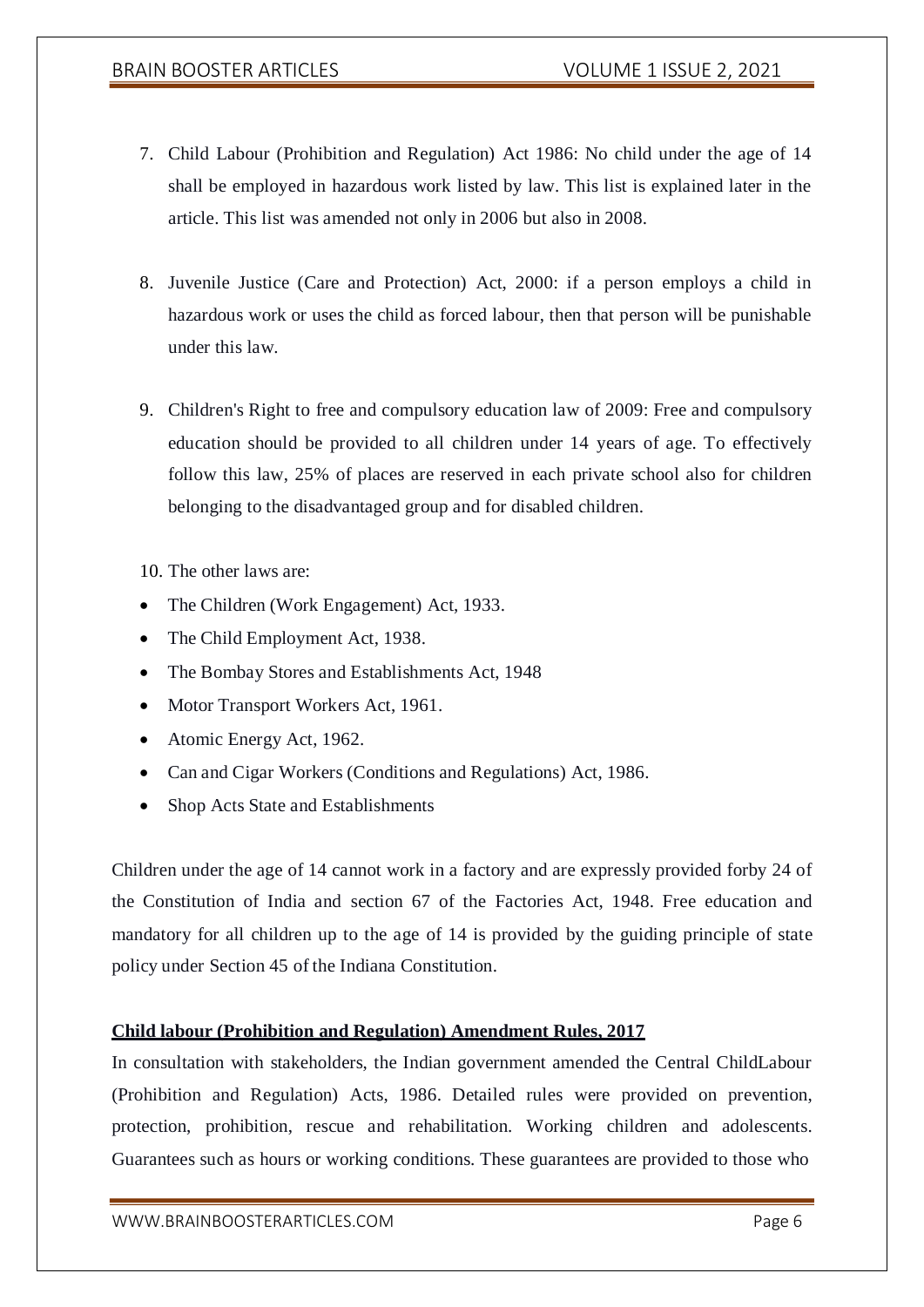have obtained authorization to work under this law. It also defines the family of the child. It establishes the duties and responsibilities of law enforcement agencies so that all work is carried out by the provisions set out in this law.

# **Child Labour (Prohibition & Regulation) Amendment Act, 2016**

This law entered into force on 1.9.2016. This law completely prohibits the employment of children under the age of 14 and the employment of adolescents in hazardous work and processes. This law also regulates the working conditions in which the employment of a teenager is not prohibited. This law also provides for a sanction in the event of a violation of any provision of this law and the use of children under the age of 14 would be considered a recognized crime. The Competent Government may confer on the district magistrate certain powers and duties to enforce the provisions of this law. For the effective implementation of this law, the State Action Plan is provided to all States / Union Territories.

# **Child Labour (Prohibition and Regulation) Act, 1986**

This Act defines a child. It states that a child is a person who has not yet completed 14 years of age. This Act not only regulates the hours of work but also the working conditions of child labourers and prohibit the employment of child labour in hazardous industries. [Article 24](https://indiankanoon.org/doc/1540780/) of the Indian Constitution provides that no child who is less than 14 years of age should be employed in any hazardous industry.

# **Child Labour Act, 1986**

This law defines a child, It states that a child is someone who is not yet 14 years old. This law regulates not only the hours of work but also the working conditions of child workers and prohibits the employment of children in hazardous industries. Article 24 of the Indian Constitution stipulates that no child under the age of 14 shall be employed in hazardous industries.

This law is divided into four parts which include 26 sections and two articles A and B. The act is as follows:

1. Part I: Preliminary. It includes section 1 which talks about the short title, scope and beginning of this law and section 2 talks about the different definitions that are included in this law.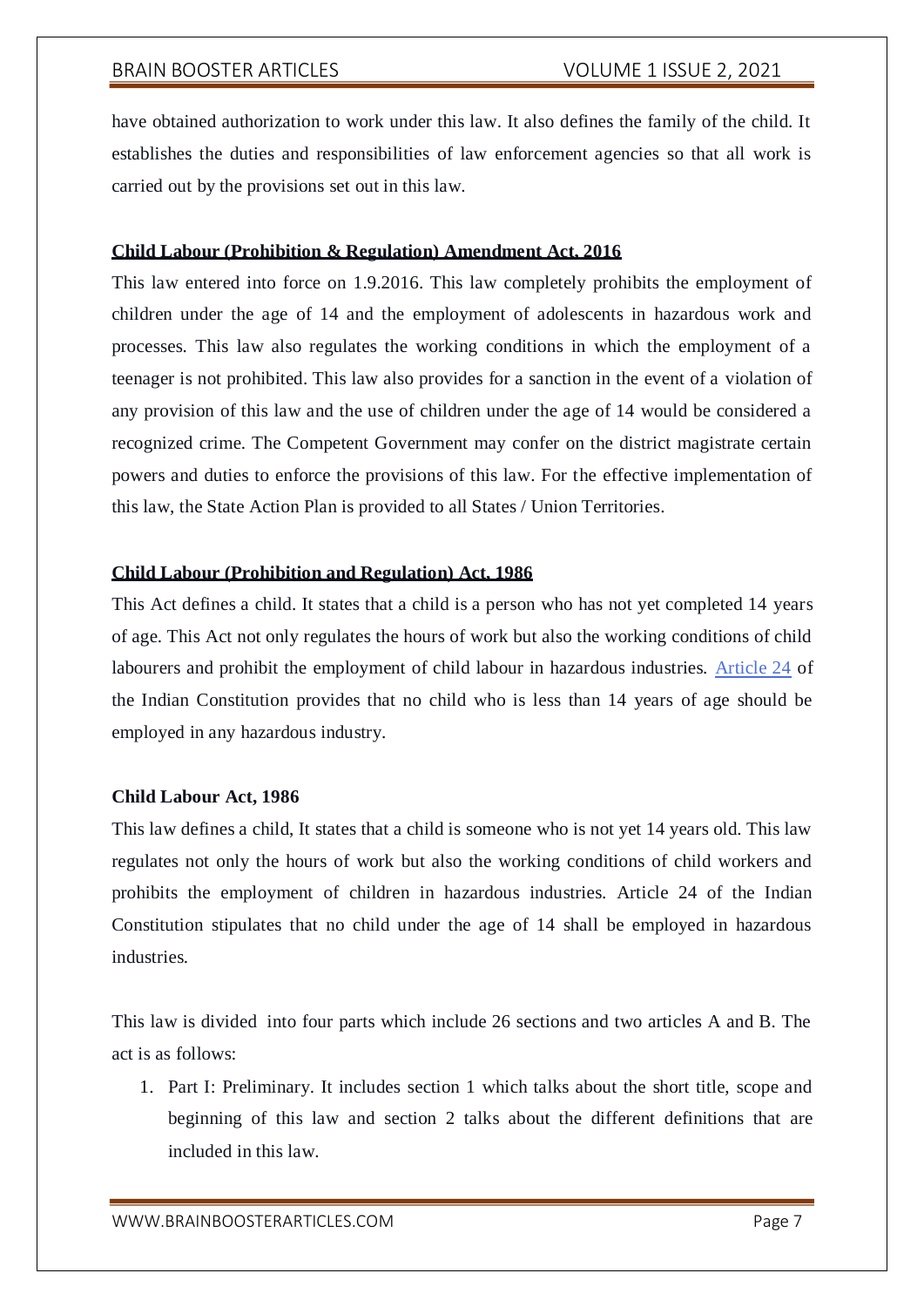- 2. Part II: Prohibition of the employment of children in certain trades and processes. It includes article 3, 4, 5 of this law. There are two articles A and Bwhichcoversection 3. Section 3 lists various trades and processes that are already mentioned, while section 4 talks about the power to amend this law and section 5 states that the central government has the power to amend this law. power to form an advisory body on child labour.
- 3. Part III: Regulation of working conditions for children. It includes Articles 6 to 13. Section 6 includes a request that can be submitted, Section 7 talks about hours and work period while Section 8 talks about weekly leave. Section 8 tells you how to notify the inspector and Section 10 explains what to do when there is an age-related dispute. According to Article11, the keeping of the register is compulsory and Articles 12 and 13 deal with other formalities.
- 4. Part IV: Miscellaneous includes articles 14 to 28 of the Law. This part deals with the provisions relating to sanctions, the appointment of inspectors, the power to issue rules, the power to remove difficulties, etc.

### **Child Labour Act, 2016**

The Child Labour (Prohibition and Regulation) Amendment Bill, 2016 was passed by Parliament in July 2016. This law not only amends the 1986 ChildLabour Prohibition and Regulation Act but also broadens its scope and provides for severe penalties for violations.

- 1. The Child Labour Prohibition and Regulation Act 1986 prohibits 83 hazardous activities and processes for children under the age of 14. 14 years old. But if the child is employed in a family business and his education is not hindered, he can continue to be employed.
- 2. In this law a new category of persons is added which is known as "adolescent". These are children over 14 but under 18. They are prohibited from engaging in any dangerous activity.
- 3. Child labour is considered a recognized crime under this law. If a child is employed when he is less than 14 years old, the employer is punished by imprisonment of 6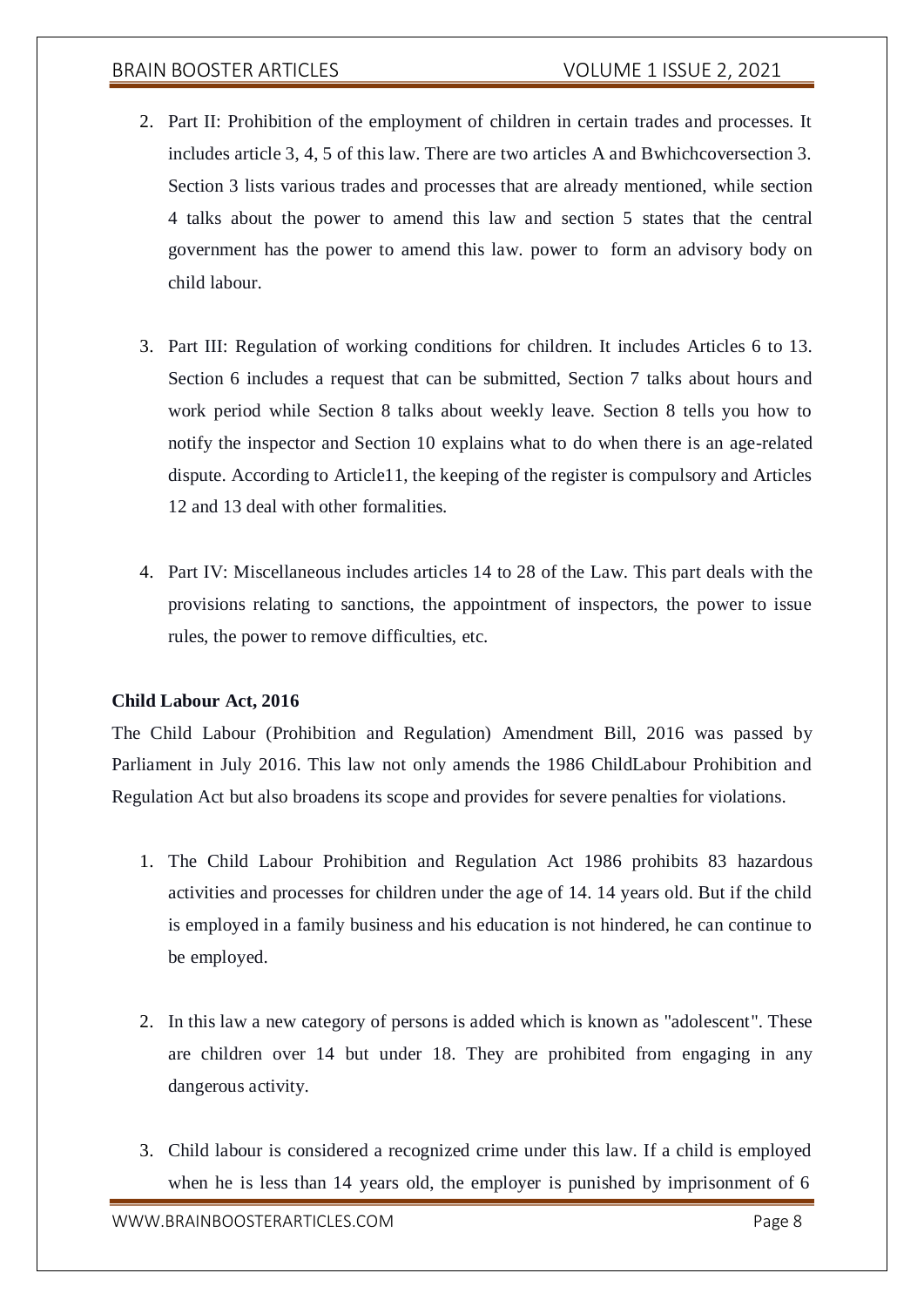months to 2 years or he is punished with a sentence of twenty thousand or fifty thousand or both for the first time. But in the case of a repeat offender, the employer is liable to imprisonment from 1 year to 3 years. If the parent is the offender, a sum of Rs is paid. 10,000 as a fine and parents are subject to flexible penal provisions.

- 4. The Rehabilitation Fund for the Rehabilitation of Children is established under this Act.
- 5. Dangerous occupation reduced from 83 to 3. The Union government has the power, by this law, to add or remove any profession from the list provided for in this law.
- 6. This law gives the government the power to carry out periodic inspections in areas where the use of children is prohibited.
- 7. To ensure the proper application of the provisions of the law, the Government may, for this purpose, confer powers on the District Magistrate.

Following the adoption of this law, Indian law is now also aligned with the ILO Convention. A total ban on child labour is placed so that under the right to education every child can obtain compulsory education. The law also created and allowed children to help their families and manage their family affairs. The penalty for violating the provisions of this law is also increased and constitutes a recognized crime.

# **Constitutional Provisions for Child Upliftment**

There are various constitutional provisions for the education of the child, such as:

Article 21A: Right to education

Article 21A of the Indian Constitution stipulates that free and compulsory education shall be provided to all elderly children from 6 to 14 years old. . Free and compulsory education must be provided by the terms set by the State and by the terms set by law.

Article 24: Prohibition of the use of children in factories, etc

Article 24 of the Indian Constitution stipulates that no child under the age of 14 shall be employed in factories, professions or hazardous industries.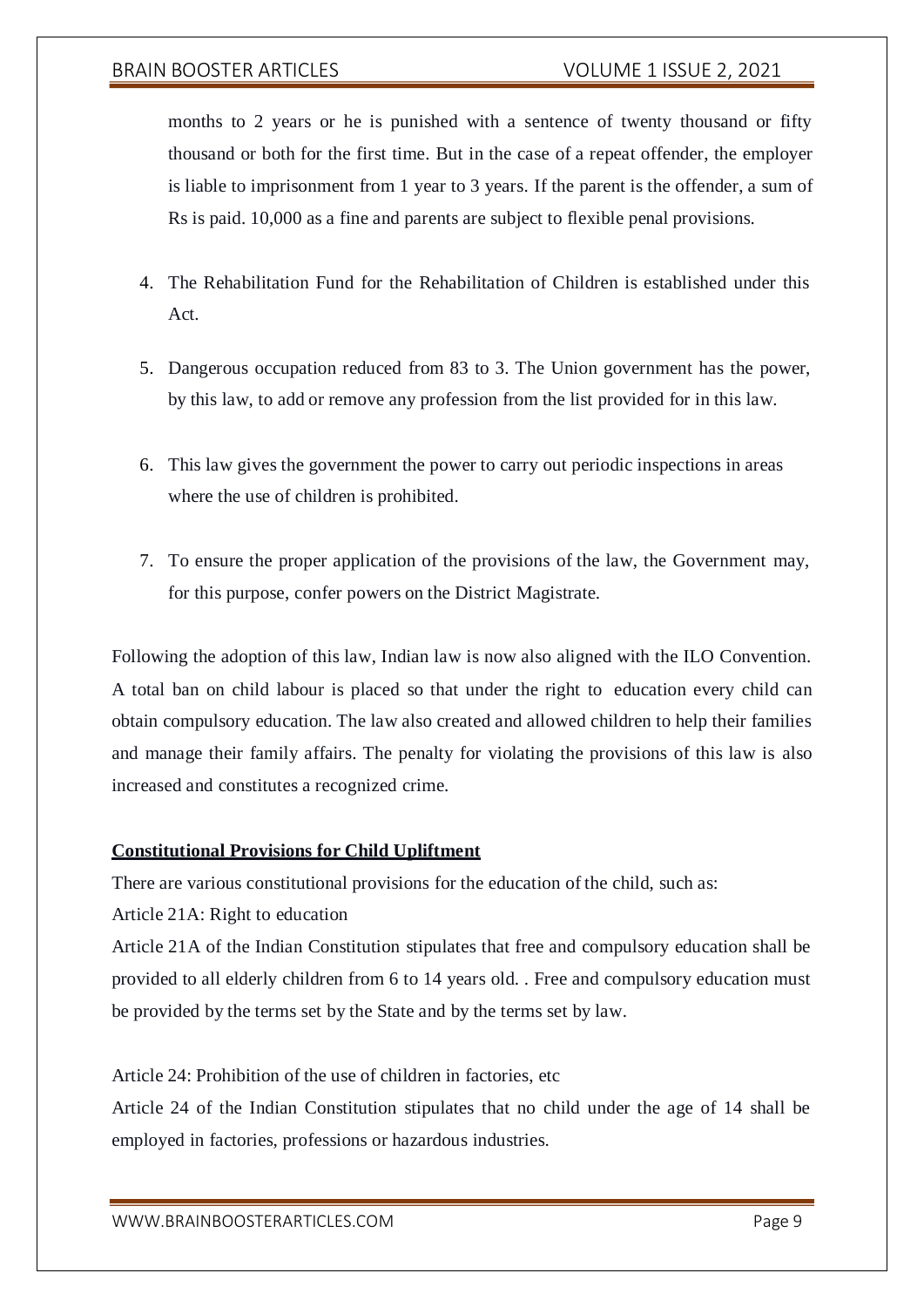Article 39: The State shall in particular orient its policy towards guarantee

Article 39 (e) of the Indian Constitution stipulates that in factories or industries where workers are employed, the employer shall not abuse the health and strength of workers, whether men, women or young children. It also provides that citizens for economic needs are not forced to exercise professional activities unsuited to their age, health or strength.

# **Legislative Provisions Prohibiting and Regulating Employment of Children**

Some laws not only prohibit but also regulate child labour. These are:

- 1. According to the Child Labour (Prohibition and Regulation) Act 1986, a child is a person under 14 years of age.
- 2. Article 3 of this law contains a program that provides for various hazardous works and procedures which abolish child labour.
- 3. A technical advisory committee is also established under this law, which may add other activities and processes that it considers dangerous for children.
- 4. This law also regulates working conditions and hours of work in all professions and processes that are not covered by Part III.
- 5. If you violate section 3 of the Child Labour (Prohibition and Regulation) Act, 1986, you will be liable to sanctions under section 14 of the Child LabourAct (prohibition and Regulations), 1986. is punished with imprisonment of at least three months and can be extended up to one year or a fine of at least ten thousand rupees and even up to twenty thousand rupees or both.
- 6. The provisions of this law are applied by the central government and the state government in their respective fields.

# **ILO core conventions related to Child Labour**

The InternationalLabourOrganization [ILO] was founded in 1919. It is a United Nations agency responsible for establishing labour standards, developing policies and formulating programs to promote work for all. women and all men. The ILO brings together government, employers and employee representatives from 187 member states. Conventions and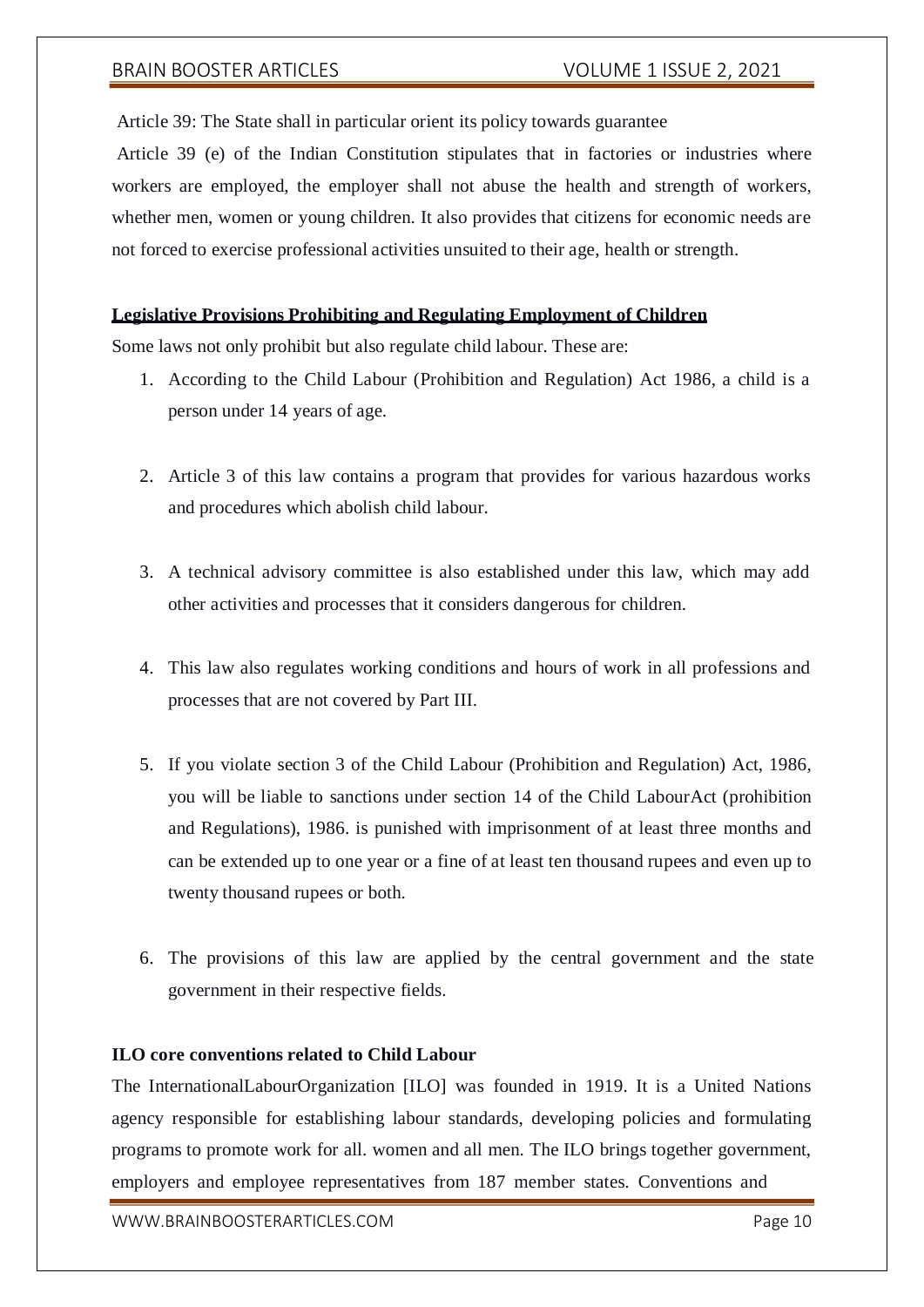recommendations are established by international labour standards. This was the main action of the ILO. Countries that ratify treaty conventions and international instruments create a legally binding obligation with them while recommendations are not only non-binding but set guidelines that guide national policies as well as actions. There are 8 core conventions of ILO. These are:

- 1. Convention n ° 29:Convention on ForcedLabour.
- 2. Convention n ° 105:Convention on the Abolition of Forced Labour.
- 3. Agreement number 100:Agreement on equal remuneration.
- 4. Convention n<sup>o</sup> 111: Convention on Discrimination (EmploymentEmployment).
- 5. Convention n ° 87: Freedom of association and protection of the right to an organized convention.
- 6. Convention n ° 98: Right to organize and collective bargaining.
- 7. Convention number 138: Convention on the minimum age.
- 8. ConventionNo. 182: Worst Forms of Child Labour Convention.

Convention number 138 which is the minimum age for admission to work and Convention number 182 which is the worst form of child labour are directly related to child labour and this is ratified by India.

### **Convention Number 138 – Minimum Age**

ILO Convention 138 was adopted by the International Labour Conference in June 1973 at its 58th session. This convention is also known as one of the fundamental human rights conventions. The ILO is actively involved in promoting its ratification. Each country that has ratified it must commit:

- 1. For the effective abolition of child labour, each country must develop a national policy.
- 2. It also specifies the age of entry into the world of work and that this age must not be lower than the age required for compulsory education.
- 3. There should be full physical and mental development of young people.
- 4. It should be ensured that the minimum age required for entry into the world of work does not endanger the health, safety and morale of young people and is not less than 18 years.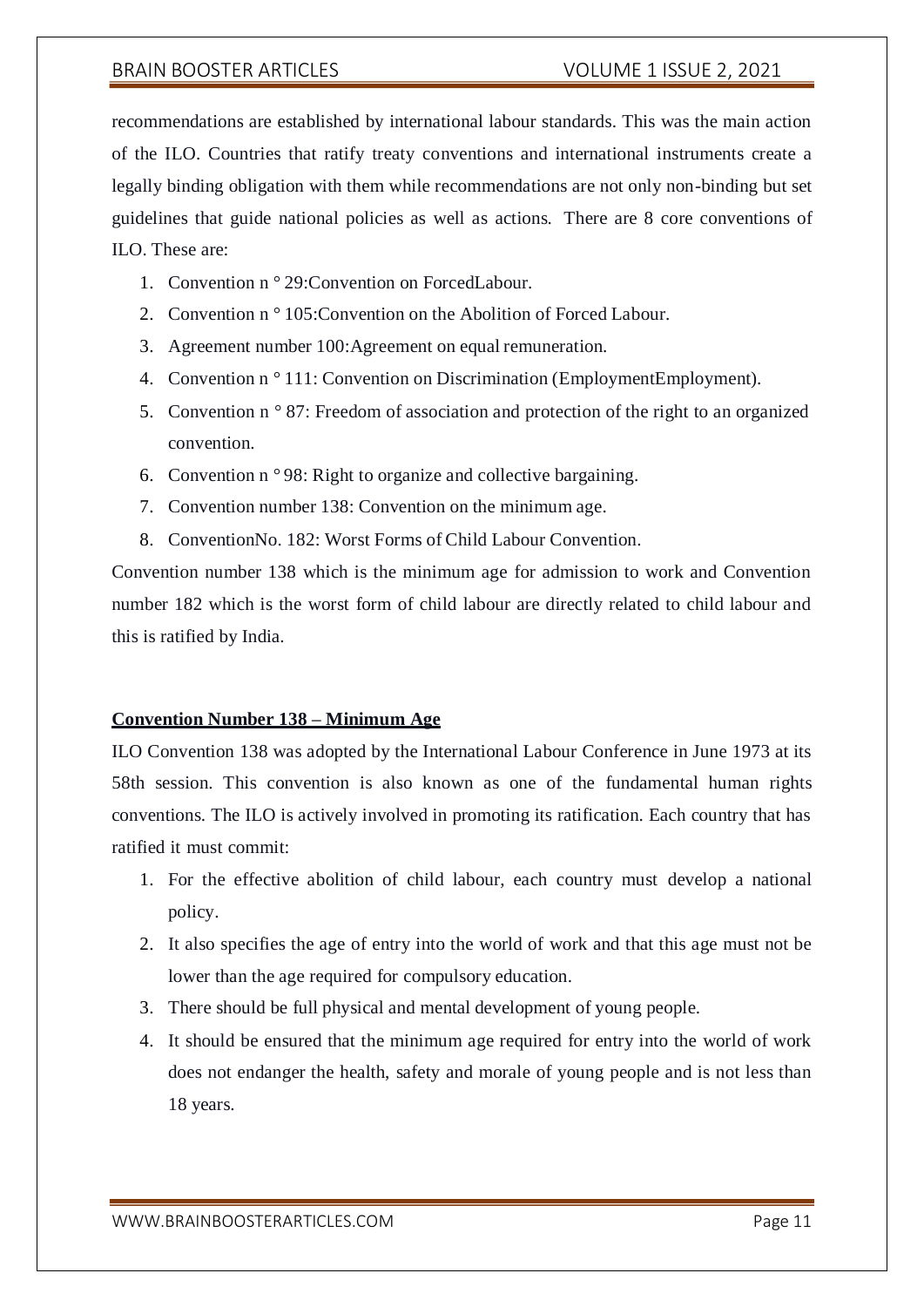# **Convention No.182 on Worst Forms of Child Labour**

This ILO convention accompanies Recommendation No. 190. It was adopted by the ILO at its 87th session held in Geneva in June 1999. It is listed as one of the "Fundamental Conventions of Rights". of man ". The main provisions of this convention are:

- 1. The term child will apply to any person under the age of 18.
- 2. The worst form of child labour includes:
- All forms of slavery as well as the practices of slavery. Includes sale, trafficking, debt bondage, serfdom, forced labour, forced labour for use in armed conflict.
- Purchase or use and trafficking of children for illegal purposes. It also includes the production and trafficking of drugs which are defined in some relevant international treaties.
- Use of the child for prostitution or pornography or pornographic representations.
- Also includes any work which is harmful not only to the health but also to the safety and morale of children.

# **Article 23 of the Indian constitution**

Articles 23 and 24 of the Indian Constitution provide for the right not to be exploited. Trafficking in human beings and forced labour such as beggars are prohibited by article 23 of the Indian Constitution. The term "beggar" was defined when the British government and the Zamindars used to force people to take their wares with them when they moved from place to place, these people were called beggars. It was also called forced labour because no remuneration was paid to these people. Trafficking in human beings is the modern form of slavery because there is an illegal trade in human beings for various commercial purposes such as sexual exploitation, prostitution or forced labour.

The government adopted the Immoral Trafficking (Prevention) Act, 1956 and the bonded labour system and # 40, abolition and # 41; Act, 1976 under the provisions of the Constitution of India. The state cannot pay workers below the prescribed minimum wage even if it undertakes relief work. Reasonable salaries must be paid to prisoners who are sent into strict detention. The Supreme Court ruled that if prisoners do not receive such a salary, it will not be considered a violation of Article 23 of the Indian Constitution. people who are in simple prison or pre-trial detention cannot be forced to do manual labour but can do the job if they wish and would need a salary.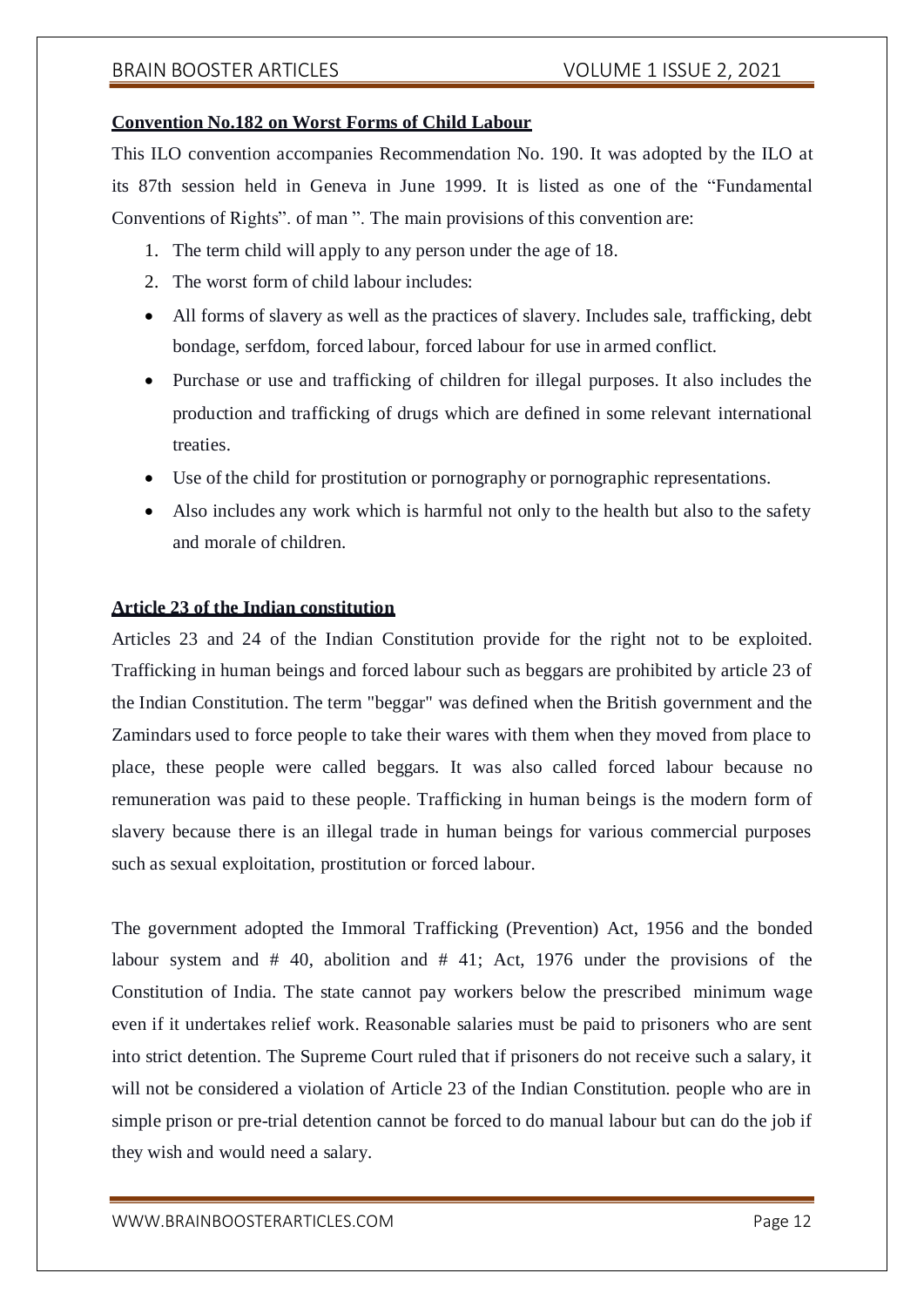Forced labour results not only from the physical and legal force but also from duress due to economic circumstances. It is forbidden. The Supreme Court of India in People's Union for Democratic Rights and Othersunion of India et al [5], also known as the Asiad Workers case, provided that when a person provides a service which is a labour service and in return receives a wage lower than the minimum wage, this case falls within the scope of forced labour which is covered by article 23 of the Indian Constitution.

# **Conclusion**

Child labour remains a problem for the nation. Various measures have been taken by the government to actively tackle this problem of child labour. However, due to socio-economic problems such as poverty, illiteracy which are the main cause of child labour, it can only be solved if and until there is a collective effort of all members of society. If every individual takes responsibility for child labour then this problem can be solved and we can have a better and developed India. If the public supports the functions of government, the problem of child labour can be largely controlled. It is important to raise awareness about the wickedness of child labour and to make it clear that a child needs to grow up and enjoy his childhood as they are the future of our country.

### **References**

1. https://libguides.ilo.org/child-labour-en

2. <http://unicef.in/Whatwedo/21/Child-Labour>

3. https:[//www.ilo.org/newdelhi/whatwedo/publications/WCMS\\_557089/lang–](http://www.ilo.org/newdelhi/whatwedo/publications/WCMS_557089/lang) en/index.htm

4. ["Child Labour Crisis in Diamond Industry". B](http://news.bbc.co.uk/2/hi/programmes/letter_from_america/15377.stm)BC News. 26 October 1999. Retrieved 8 September 2009., "A future without child labour" (PDF). The International Labour Organization, Geneva. 2002. [ISBN](https://en.wikipedia.org/wiki/International_Standard_Book_Number) 92-2-112416-9, ["India: Freeing the Small Hands of the](http://www.dw.de/dw/article/0%2C%2C1114659%2C00.html) [Silk Industry". \(](http://www.dw.de/dw/article/0%2C%2C1114659%2C00.html)Germany). 2010, [Tainted Carpets: Slavery and Child Labour in India's Hand-](http://fxb.harvard.edu/wp-content/uploads/sites/5/2014/01/Tainted-Carpets-Released-01-28-14.pdf)Made Carpet [Sector,](http://fxb.harvard.edu/wp-content/uploads/sites/5/2014/01/Tainted-Carpets-Released-01-28-14.pdf) [Enforcing the](http://www.hindu.com/2006/10/20/stories/2006102002811000.htm) ban". *The Hindu*. Chennai, India. 20 October 2006. Retrieved 20 October 2009., "Modern slavery and child labour in Indian quarries – Stop Child Labour

5. People's Union for Democratic Rights and others Vs. Union of India and others,1982

- 6. Hemant Goswami vs. Union of India, CWP 2693 of 2010/ 9968 of 2009
- 7. "Save the Children India | Statistics of Child Labour in India State Wise

8. "Save the Children India | Statistics of Child Labour in India State Wise"